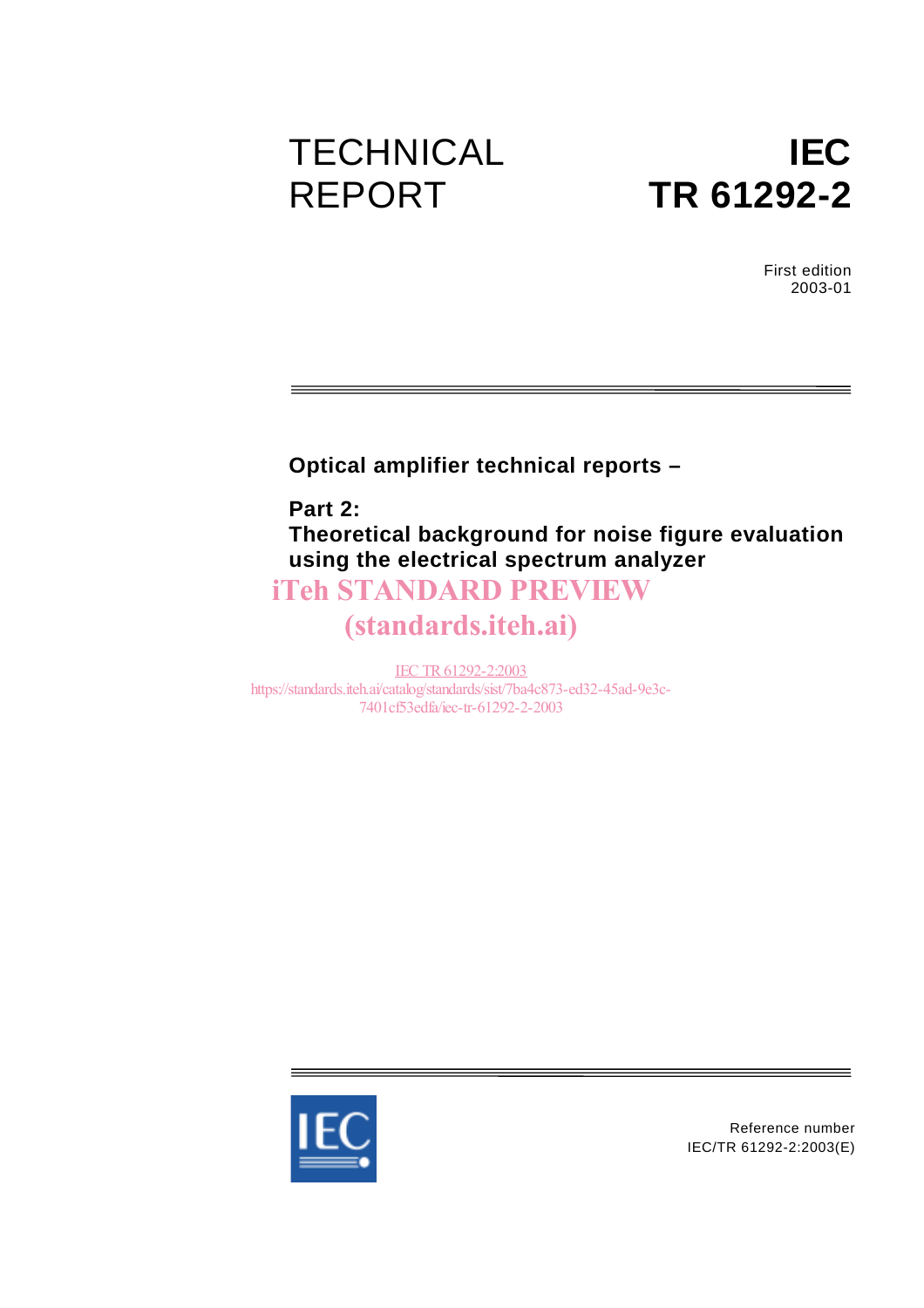#### **Publication numbering**

As from 1 January 1997 all IEC publications are issued with a designation in the 60000 series. For example, IEC 34-1 is now referred to as IEC 60034-1.

#### **Consolidated editions**

The IEC is now publishing consolidated versions of its publications. For example, edition numbers 1.0, 1.1 and 1.2 refer, respectively, to the base publication, the base publication incorporating amendment 1 and the base publication incorporating amendments 1 and 2.

#### **Further information on IEC publications**

The technical content of IEC publications is kept under constant review by the IEC, thus ensuring that the content reflects current technology. Information relating to this publication, including its validity, is available in the IEC Catalogue of publications (see below) in addition to new editions, amendments and corrigenda. Information on the subjects under consideration and work in progress undertaken by the technical committee which has prepared this publication, as well as the list of publications issued, is also available from the following:

- **IEC Web Site (www.iec.ch)**
- **Catalogue of IEC publications**

The on-line catalogue on the IEC web site (http://www.iec.ch/searchpub/cur\_fut.htm) enables you to search by a variety of criteria including text searches, technical committees and date of publication. On-line information is also available on committees and date of publication. On-line information is also available on<br>recently issued publications, withdrawn and replaced publications, as well as<br>corrigenda corrigenda.

# **• IEC Just Published Standards.iteh.ai**)

This summary of recently issued publications (http://www.iec.ch/online\_news/ justpub/jp\_entry.htm) is also available by email. Please contact the Customer Ser<u>wige;/Centre.r(serebelpw);/forgfurther.rinformatione873-ed32-45ad-9e3c-</u>

• **Customer Service Centre** 7401cf53edfa/iec-tr-61292-2-2003

If you have any questions regarding this publication or need further assistance, please contact the Customer Service Centre:

Email: custserv@iec.ch Tel: +41 22 919 02 11 Fax: +41 22 919 03 00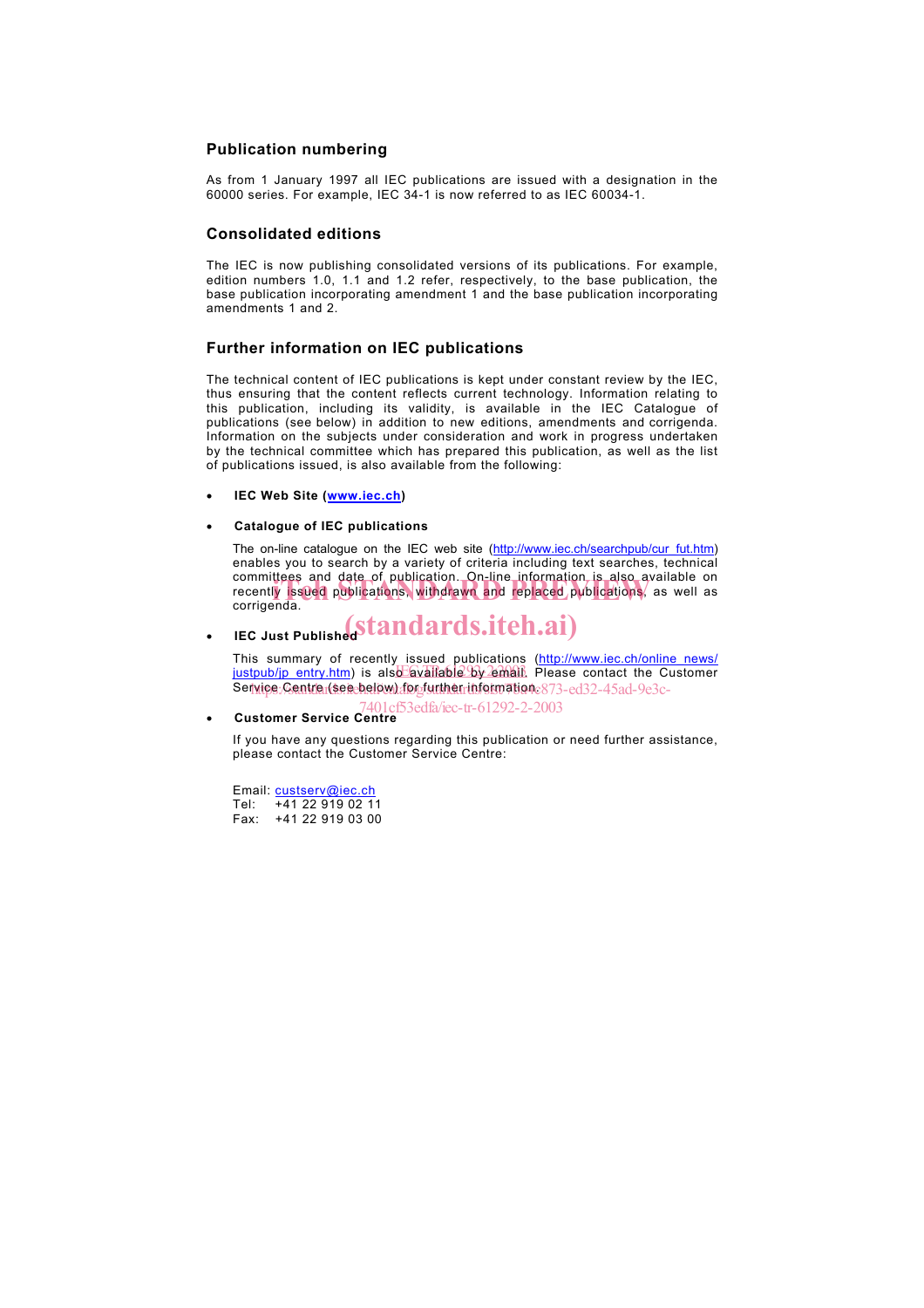# **TECHNICAL** REPORT

# **IEC TR 61292-2**

First edition 2003-01

<u> 1989 - Johann Barnett, fransk politiker (</u>

### **Optical amplifier technical reports –**

**Part 2: Theoretical background for noise figure evaluation using the electrical spectrum analyzer**

### iTeh STANDARD PREVIEW

## (standards.iteh.ai)

IEC TR61292-2:2003 https://standards.iteh.ai/catalog/standards/sist/7ba4c873-ed32-45ad-9e3c-7401cf53edfa/iec-tr-61292-2-2003

© IEC 2003 - Copyright - all rights reserved

No part of this publication may be reproduced or utilized in any form or by any means, electronic or mechanical, including photocopying and microfilm, without permission in writing from the publisher.

International Electrotechnical Commission, 3, rue de Varembé, PO Box 131, CH-1211 Geneva 20, Switzerland Telephone: +41 22 919 02 11 Telefax: +41 22 919 03 00 E-mail: inmail@iec.ch Web: www.iec.ch



Commission Electrotechnique Internationale International Electrotechnical Commission Международная Электротехническая Комиссия



*For price, see current catalogue*

M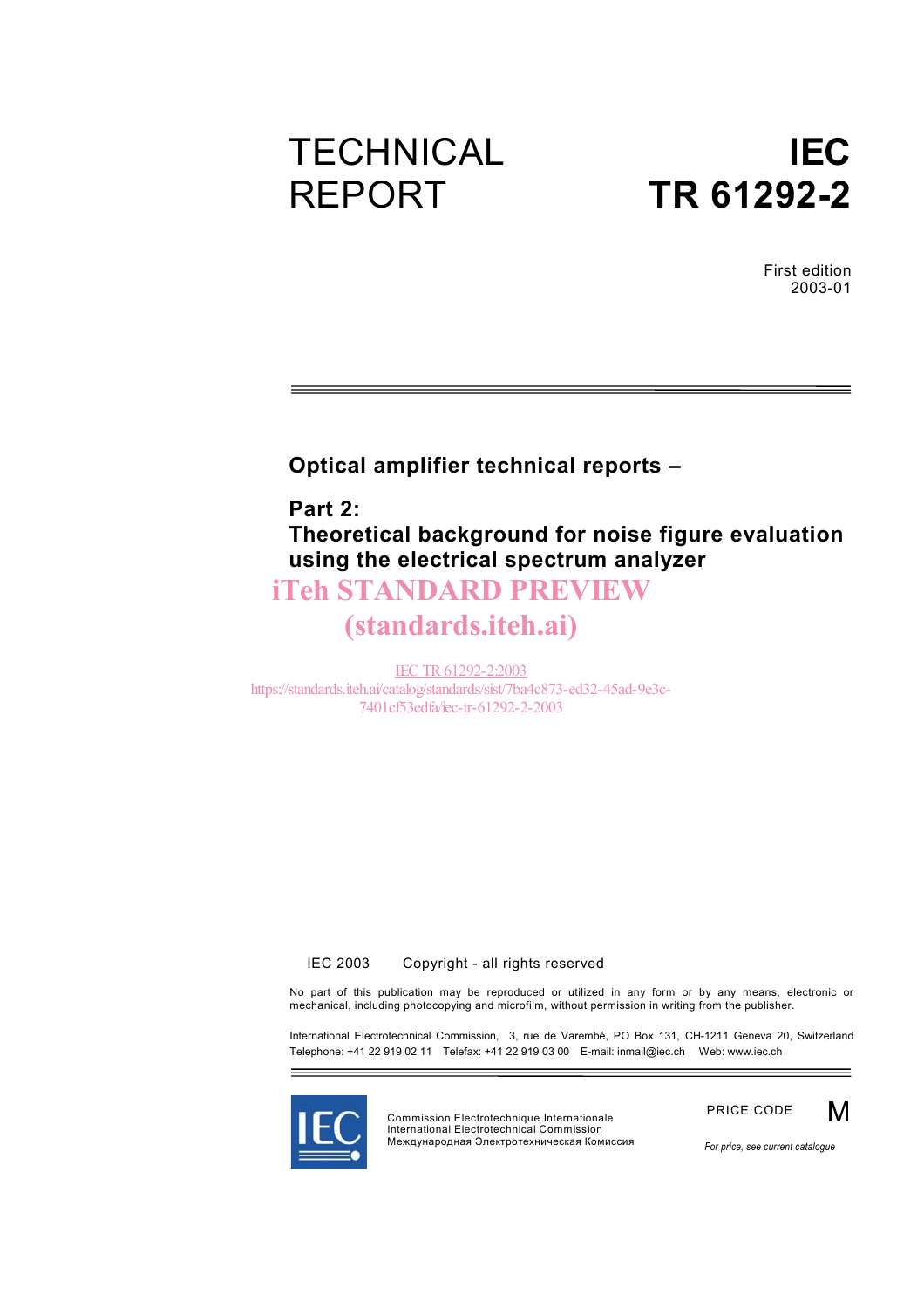### **CONTENTS**

| $\mathbf{1}$   |     |  |  |  |
|----------------|-----|--|--|--|
| $\overline{2}$ |     |  |  |  |
| 3              |     |  |  |  |
|                | 3.1 |  |  |  |
|                | 3.2 |  |  |  |
| $\overline{4}$ |     |  |  |  |
|                |     |  |  |  |
|                |     |  |  |  |
|                |     |  |  |  |
|                |     |  |  |  |
|                |     |  |  |  |
|                |     |  |  |  |

# iTeh STANDARD PREVIEW (standards.iteh.ai)

IEC TR61292-2:2003 https://standards.iteh.ai/catalog/standards/sist/7ba4c873-ed32-45ad-9e3c-7401cf53edfa/iec-tr-61292-2-2003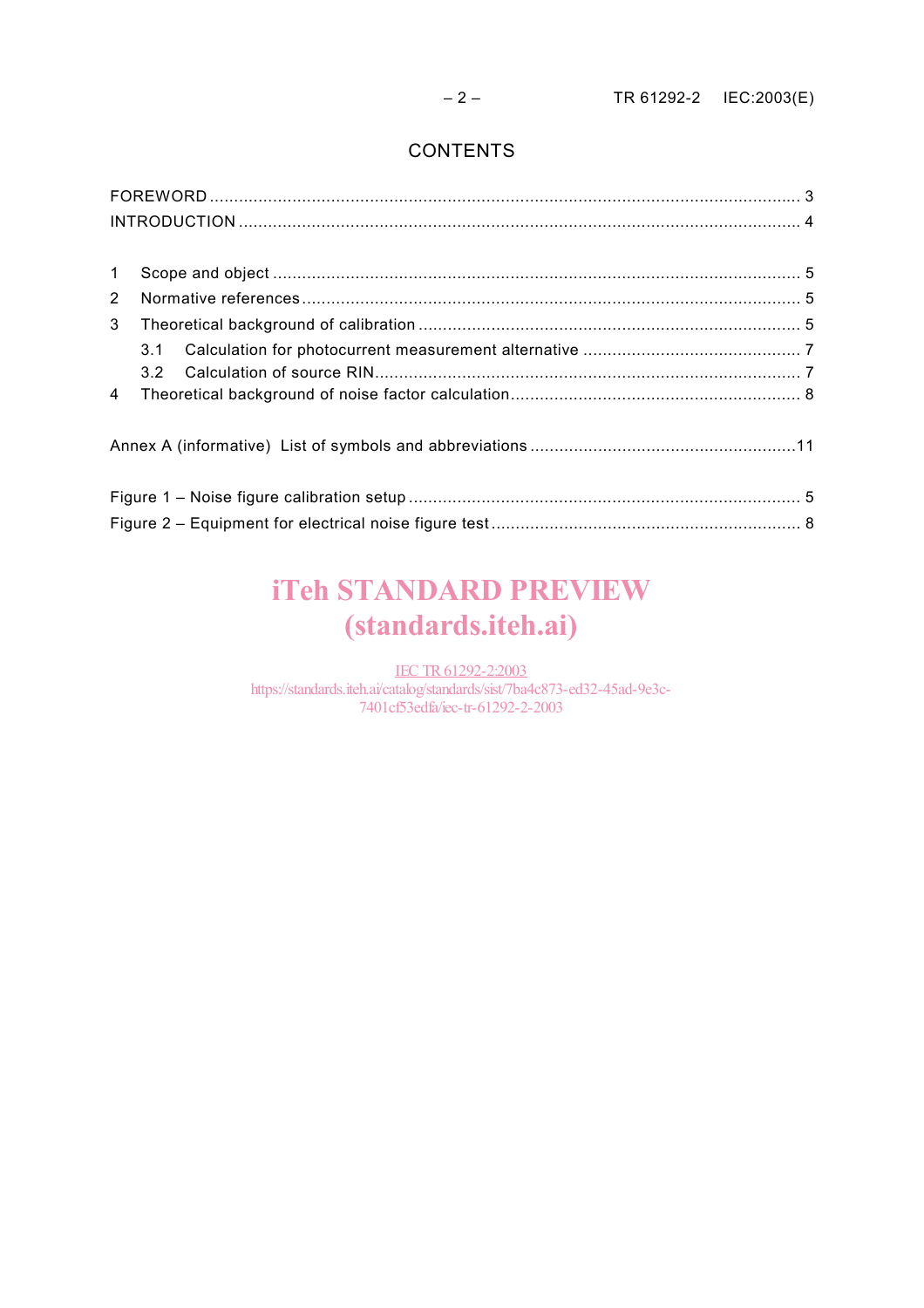### INTERNATIONAL ELECTROTECHNICAL COMMISSION  $\frac{1}{2}$

### **OPTICAL AMPLIFIER TECHNICAL REPORTS –**

### **Part 2: Theoretical background for noise figure evaluation using the electrical spectrum analyzer**

### FOREWORD

- 1) The IEC (International Electrotechnical Commission) is a worldwide organization for standardization comprising all national electrotechnical committees (IEC National Committees). The object of the IEC is to promote international co-operation on all questions concerning standardization in the electrical and electronic fields. To this end and in addition to other activities, the IEC publishes International Standards. Their preparation is entrusted to technical committees; any IEC National Committee interested in the subject dealt with may participate in this preparatory work. International, governmental and non-governmental organizations liaising with the IEC also participate in this preparation. The IEC collaborates closely with the International Organization for Standardization (ISO) in accordance with conditions determined by agreement between the two organizations.
- 2) The formal decisions or agreements of the IEC on technical matters express, as nearly as possible, an international consensus of opinion on the relevant subjects since each technical committee has representation from all interested National Committees.
- 3) The documents produced have the form of recommendations for international use and are published in the form of standards, technical specifications, technical reports or guides and they are accepted by the National Committees in that sense. COMERN DARD PREVIEW Committees in that sense. **COMM**
- 4) In order to promote international unification, IEC National Committees undertake to apply IEC International in order to promote international unification, LEC National Committees undertake to apply IEC international<br>Standards transparently to the maximum extent possible in their national and regional standards. Any<br>divergence be divergence between the IEC Standard and the corresponding national or regional standard shall be clearly indicated in the latter.
- 5) The IEC provides no marking procedure to indicate its approval and cannot be rendered responsible for any equipment declared to be in conformity with one of its standards. https://standards.iteh.ai/catalog/standards/sist/7ba4c873-ed32-45ad-9e3c-
- 6) Attention is drawn to the possibility that some of the telements of this technical report may be the subject of patent rights. The IEC shall not be held responsible for identifying any or all such patent rights.

The main task of IEC technical committees is to prepare International Standards. However, a technical committee may propose the publication of a technical report when it has collected data of a different kind from that which is normally published as an International Standard, for example "state of the art".

IEC 61292-2, which is a technical report, has been prepared by subcommittee 86C: Fibre optic systems and active devices, of IEC technical committee 86: Fibre optics.

The text of this technical report is based on the following documents:

| Enguiry draft | Report on voting |
|---------------|------------------|
| 86C/418/DTR   | 86C/474/RVC      |

Full information on the voting for the approval of this technical report can be found in the report on voting indicated in the above table.

This publication has been drafted in accordance with the ISO/IEC Directives, Part 2.

The committee has decided that the contents of this publication will remain unchanged until 2008. At this date, the publication will be

- reconfirmed:
- withdrawn;
- replaced by a revised edition, or
- amended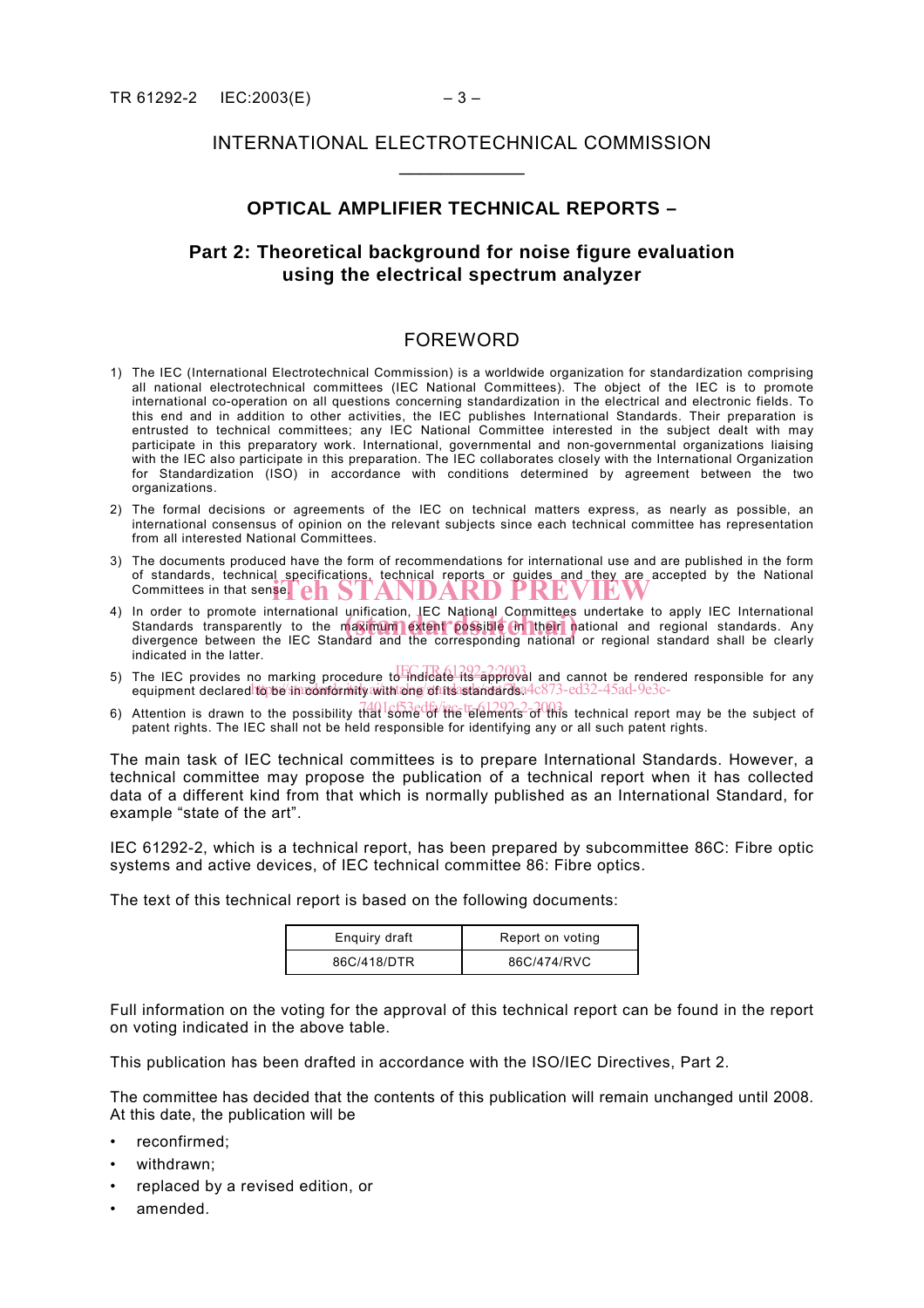#### INTRODUCTION

This Technical Report should be read in conjunction with IEC 61290-3-2. To enhance the clarity of this document, some of the text in document 61290-3-2 is repeated here. Definitions of many terms and parameters contained in this Technical Report can be found in IEC 61291-1.

Each abbreviation introduced in this Technical Report is generally explained in the text the first time it appears. However, for an easier understanding of the whole text, a list of the abbreviations used in this Technical Report is given in Annex A.

# iTeh STANDARD PREVIEW (standards.iteh.ai)

IEC TR61292-2:2003 https://standards.iteh.ai/catalog/standards/sist/7ba4c873-ed32-45ad-9e3c-7401cf53edfa/iec-tr-61292-2-2003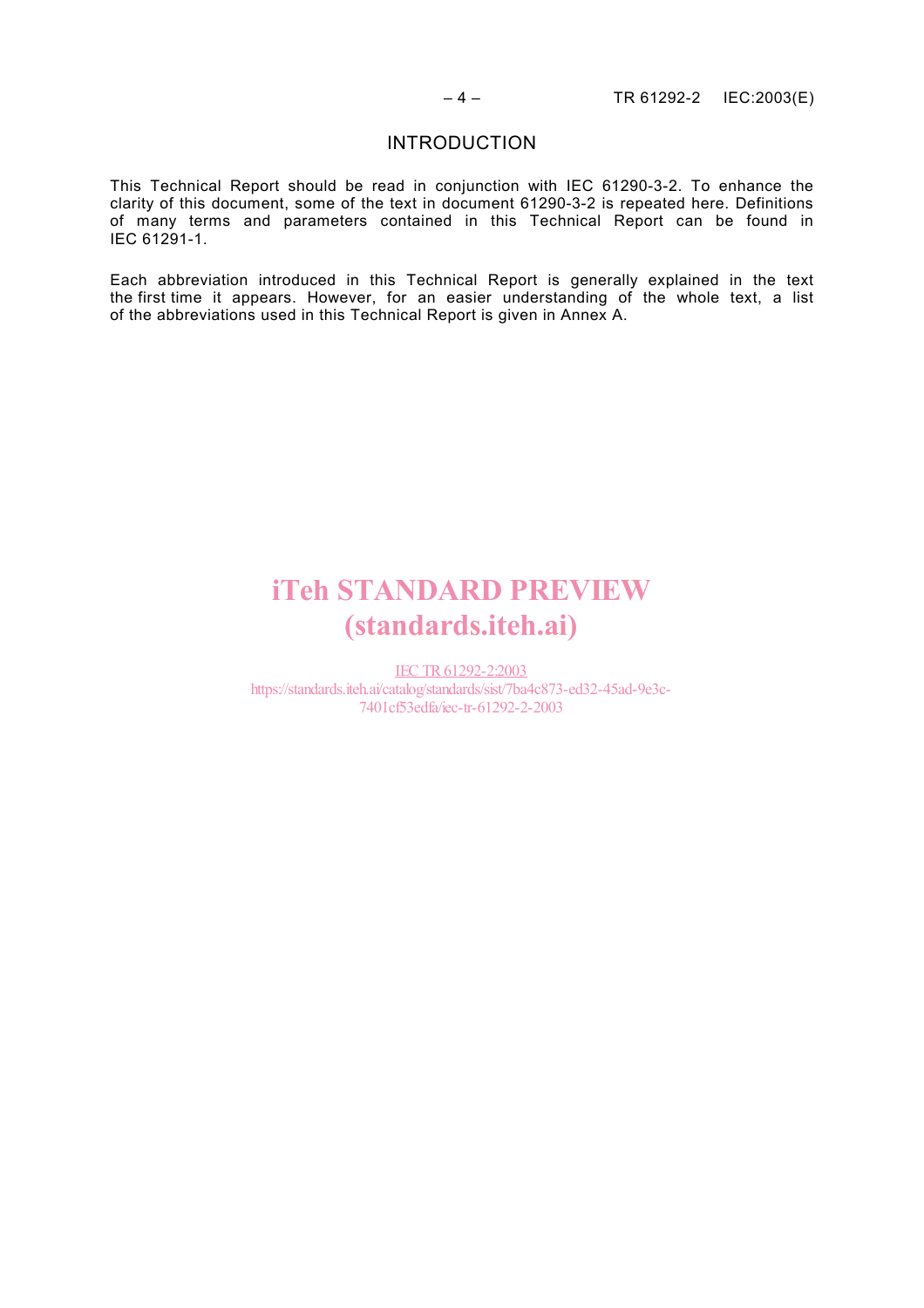### **OPTICAL AMPLIFIER TECHNICAL REPORTS –**

### **Part 2: Theoretical background for noise figure evaluation using the electrical spectrum analyzer**

#### **1 Scope and object**

This Technical Report applies to all commercially available optical amplifiers (Oas) including optical fibre amplifiers (OFAs) using active fibres and semiconductor optical amplifiers (SOAs) using semiconductor gain media.

The object of this Technical Report is to provide the theoretical background to Clause 6 (Calculation) of IEC 61290-3-2.

#### **2 Normative references**

The following referenced documents are indispensable for the application of this document. For dated references, only the edition cited applies. For undated references, the latest edition of the referenced document (including any amendments) applies.

IEC 61290-3: Optical fibre amplifiers **A Basic Specification – Test met**hods for noise figure *parameters* (standards.iteh.ai)

IEC 61290-3-2: *Optical fibre amplifier test methods – Part 3-2: Noise figure parameters – Electrical spectrum analyzer method* IEC TR61292-2:2003

https://standards.iteh.ai/catalog/standards/sist/7ba4c873-ed32-45ad-9e3c-

IEC 61291-1: Optical fibre amplifiers<sup>1401cf53edfa/ie</sup>Gt<del>eneric specifi</del>cation

#### **3 Theoretical background of calibration**

The calibration setup is shown in Figure 1.



**Figure 1 – Noise figure calibration setup**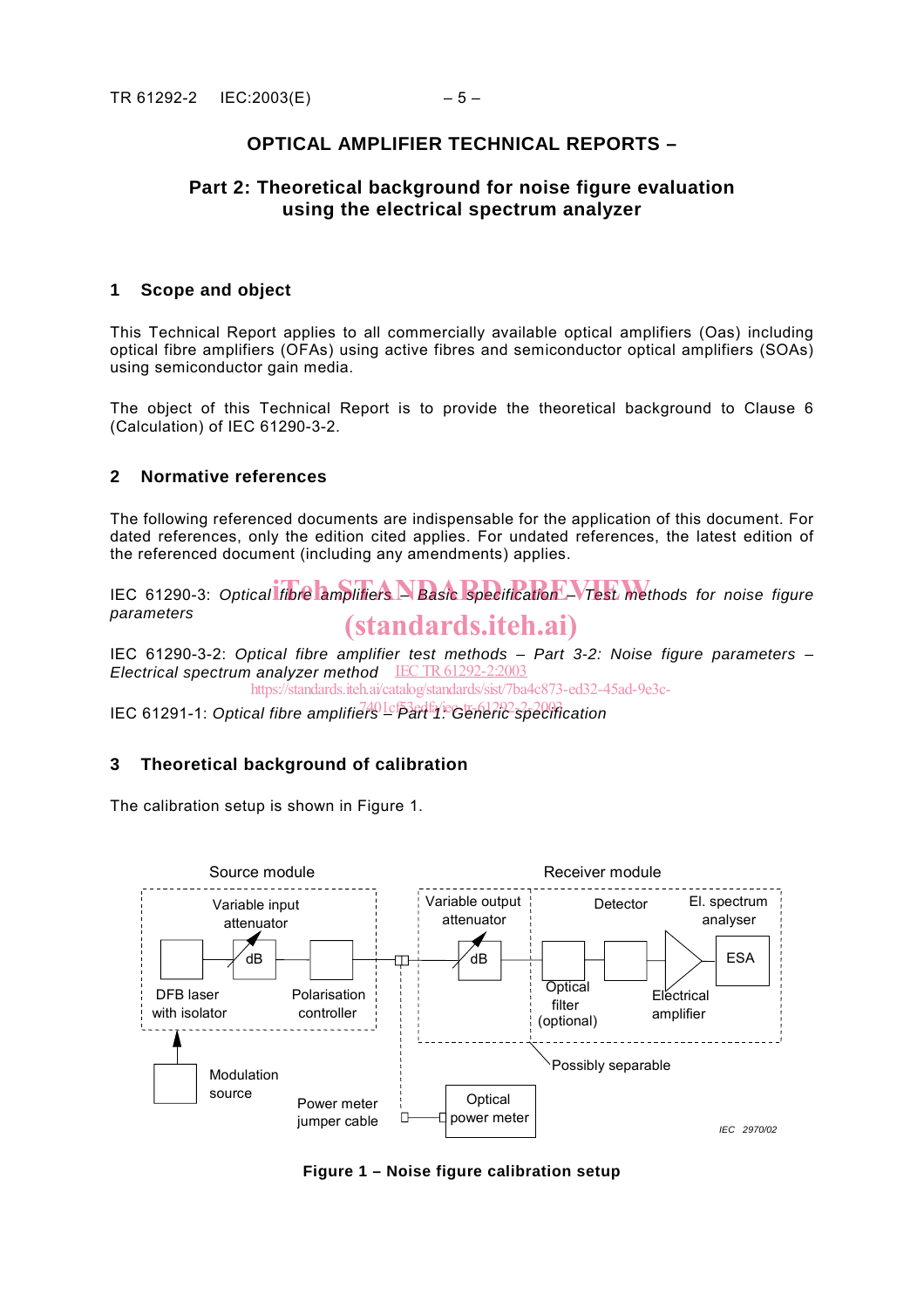The following quantities are obtained during the calibration process; notice that all noise measurement results are to be understood as ESA power levels after subtraction of the thermal noise level:

- $P_{\text{in }0}$  is optical input power at 0 dB setting of input attenuator.
- *S*<sub>0</sub> is electrical power of the modulation signal at 0 dB setting of input attenuator.
- $N_0$  is noise power measured with ESA with input and output attenuator at 0 dB.
- $N_0'$  is noise power measured with ESA with input attenuator set to  $1/k$  ( $k > 1$ ) and output attenuator set to 0 dB.

 $N_0$  can be expressed as:

$$
N_0 = N_{\text{rin},0} + N_{\text{shot},0} \text{ [W]} \tag{1}
$$

- $N_{\text{rin},0}$  is (frequency-dependent) ESA noise contribution caused by the laser's relative intensity noise (RIN);
- $N_{shot,0}$  is (frequency-independent) ESA noise contribution caused by the photodetector's shot noise.
- $N_0'$ , obtained after *k*-fold reduction of the input power, can be expressed as:

$$
N_0 = k^2 N_{\text{ring},0} + k N_{\text{shot},0}
$$
  
if **ChSTANDARD PREVIEW** (2)

For subtraction purposes, re-write equation (2) in two different forms:<br>Standards.iten.ai)

$$
\frac{1}{2^{N_0} \text{FIN}} \frac{1}{2^{2N_0} \text{FIN}} \tag{3}
$$
\n
$$
\frac{1}{2^{2N_0} \text{FIN}} \cdot \frac{1}{2^{2N_0} \text{hot}} \tag{3}
$$
\n
$$
\frac{1}{2^{2N_0} \text{hot}} \cdot \frac{1}{2^{2N_0} \text{hot}} \cdot \frac{1}{2^{2N_0} \text{hot}} \cdot \frac{1}{2^{2N_0} \text{hot}} \tag{3}
$$

7401cf53edfa/iec-tr-61292-2-2003

$$
\frac{1}{k}N_0 = kN_{\text{rin},0} + N_{\text{shot},0}
$$
\n(4)

Subtraction  $(3) - (1)$  yields the shot noise contribution to the ESA noise power:

$$
N_{\text{shot},0} \left( \frac{1}{k} - 1 \right) = \frac{1}{k^2} N_0 - N_0
$$
  

$$
N_{\text{shot},0} = \frac{N_0 - k^2 N_0}{k(1 - k)}
$$
 (5)

Subtraction  $(1) - (4)$  also yields the contribution from the source's RIN to the ESA noise power:

$$
N_{\text{rin},0} (1-k) = N_0 - \frac{1}{k} N_0
$$

$$
N_{\text{rin},0} = \frac{k N_0 - N_0}{k(1-k)}
$$
(6)